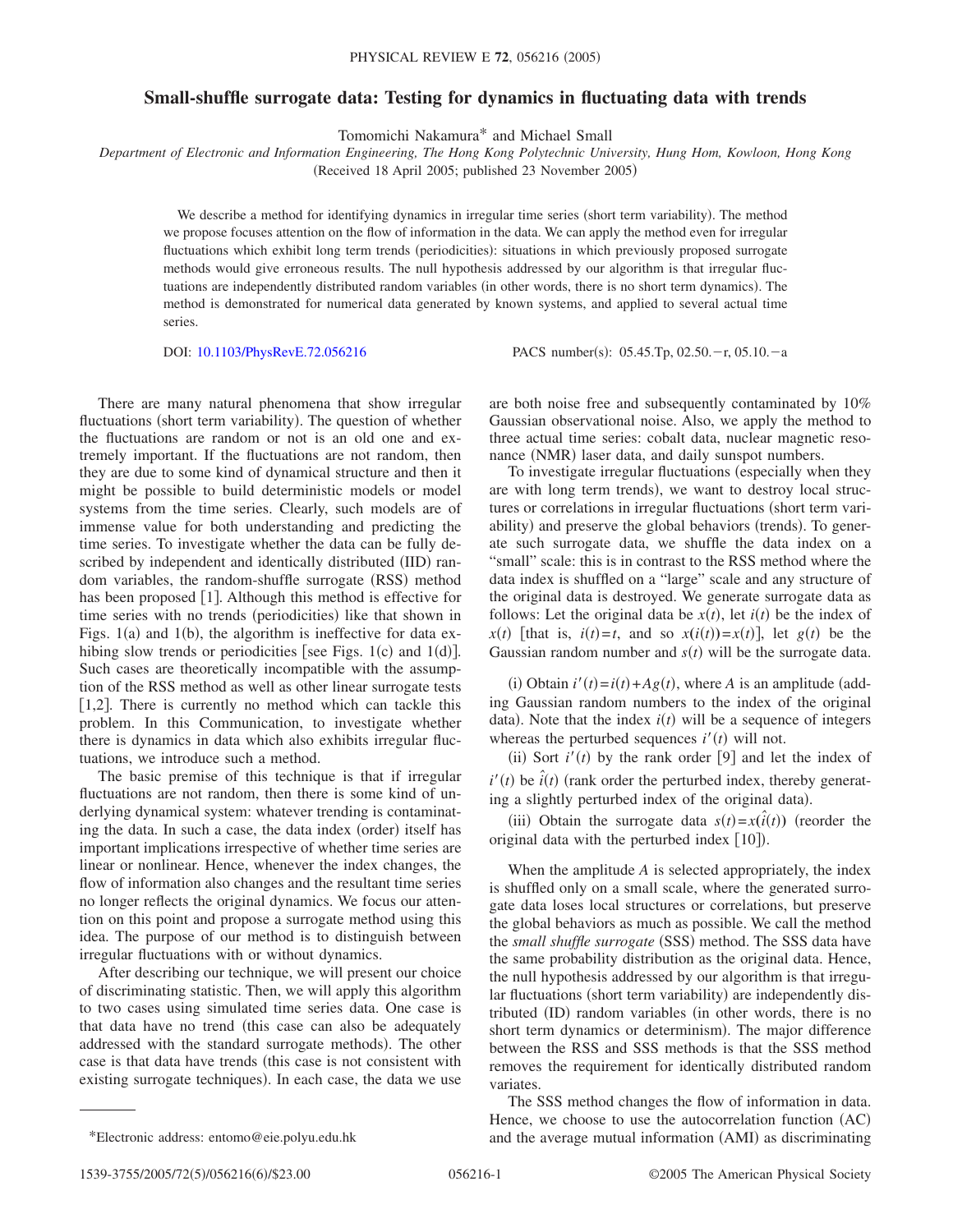

FIG. 1. Segments of four time series examined in this paper: (a) cobalt data, (b) NMR laser data, (c) daily sunspot numbers, and (d) Gaussian random numbers with *x* component of the Rössler equations. For (a) and (b) the important question is whether there is any intersample dynamics. For (c) and (d) the important thing is whether there is any intersample dynamics apart from the longer "periodic" fluctuations. The ordinate axis is arbitrary.

statistics. The AC, an estimate of the linear correlation in data, and the AMI, a general nonlinear version of the AC on a time series, can answer the question: on average how much does one learn about the future from the past [3]. After calculation of these statistics, we need to inspect whether a null hypothesis shall be rejected or not. We employ Monte Carlo hypothesis testing and check whether estimated statistics of the original data fall within or outside the statistics distribution of the surrogate data  $[4]$ . When the statistics fall within the distribution of the surrogate data, we consider that the original and the surrogate data may come from the same population and then the surrogate null hypothesis may not be rejected. We generate 39 SSS data and then the (two tailed) significance level is 0.05.

Clearly, the SSS data are influenced primarily by the amplitude *A*. If *A* is too small, the data are shuffled very little or not at all, and then the SSS data are almost identical to the original data. Conversely, if *A* is too large, data are shuffled on a large scale, and the SSS data are almost random like the RSS data. Hence, the smaller the value of *A* the better, if the value can destroy local structures and preserve the long term behaviors.

Figure 2 shows the relationship of the amplitude *A* and the data index. Figure  $2(a)$  shows that as  $A$  increases, the number of data points which do not move decreases and the ratio of maximum move distance increases. To show the influence of the amplitude visually, we directly compare the original data and the SSS data at different amplitude *A*. Figure 2(b) shows that until *A* is about 2.0, the behavior of  $s(t)$ is almost the same as the original data  $(A=0)$ , as the *A* increases, the behavior of  $s(t)$  becomes more stochastic. This result indicates that broadly speaking, we should use up to *A*= 2.0, if we want to generate SSS data which loses the local structures or correlations of the original data and preserve the global structures or behaviors. For data with no trend, larger values of *A* are available. However, if data have some trends, large values are not appropriate, because the global behaviors are lost and the influence of contaminated trends becomes larger than that of irregular fluctuations. In our calculations [11], we find that  $A = 1.0$  is most appropriate and more than adequate for nearly all purposes, in this case about 50% of the data points in the SSS data are in the same index as the original data. Figure 3 shows the typical results of these calculations. Figure  $3(a)$  shows that AC of the original data fall within the distributions of the SSS data. According to the criterion mentioned previously, we cannot reject the hypothesis. However, Fig.  $3(b)$  shows that the base line of the SSS data strays far from that of the original data. That is, AC of the original data fall outside the distributions of the SSS data, and then we reject the hypothesis. Therefore, we find that smaller values of *A* are more appropriate and moreover



FIG. 2. The relationship of the amplitude *A* of Gaussian random numbers and the index. (a) illustrates (as a function of shift amplitude *A*) the proportion of points that are unperturbed by the SSS algorithm  $($  $)$  and the maximum distance that any point in the original data are perturbed in the surrogate  $(\triangle)$ , expressed as a fraction of the data length). (b) illustrates the effect of different values of *A*. The original data are generated by  $x(t)=t$ ,  $1 \le t \le 100$ . If the SSS and original data are identical, then the curve should be a straight line. If the SSS data are equivalent to an ordinary RSS data set, then the curve should be IID.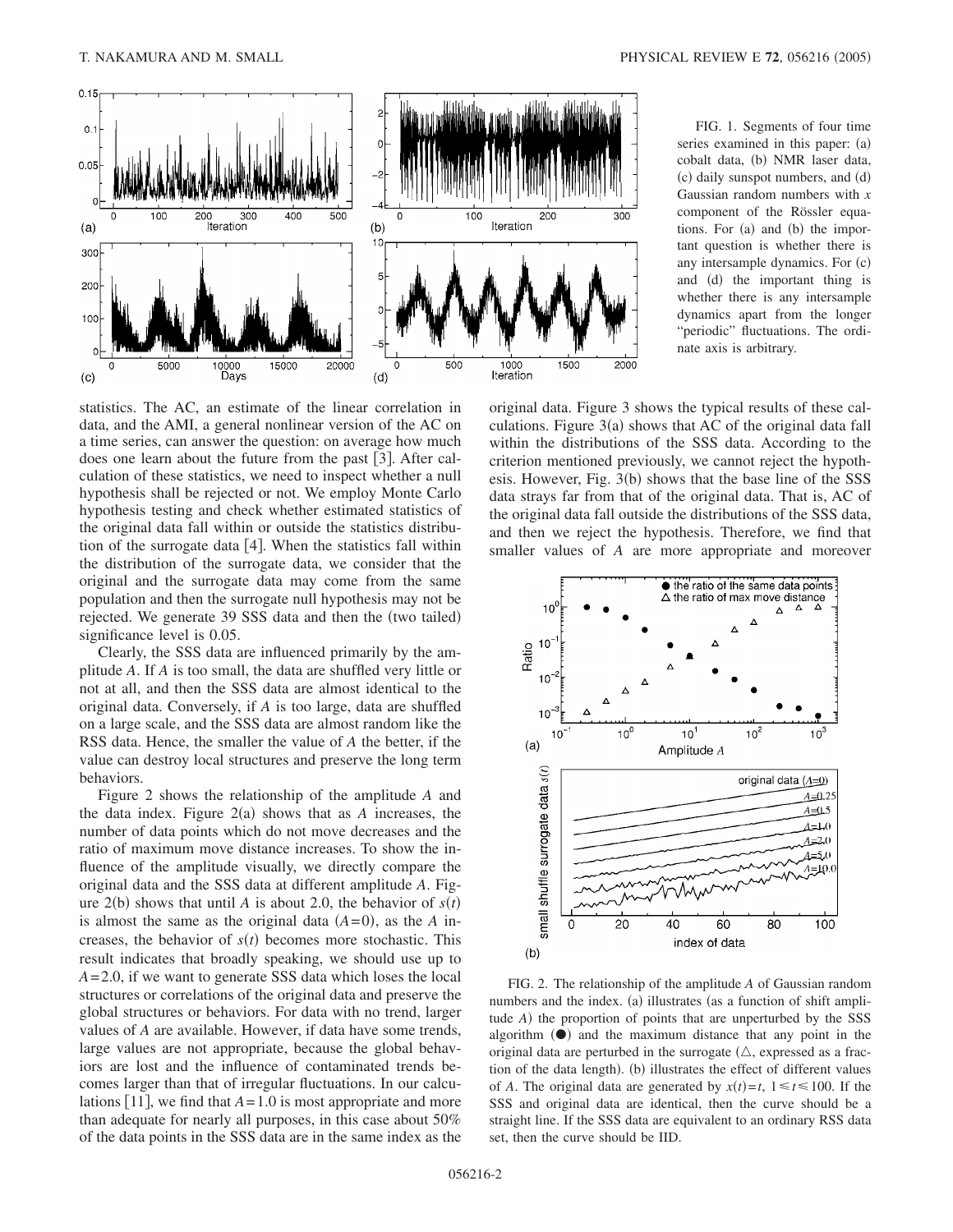

FIG. 3. (Color online) A plot of the AC for Gaussian random number with x component of the Rössler equations: (a)  $A = 1.0$  and (b) *A*= 5.0, where the number of SSS data is 39. The solid line is the original data and dotted lines are the SSS data.

*A*= 1.0 is large enough. We note that although we expect this value is appropriate in most cases, the value of *A* will depend on features of data, and smaller or larger values may be justified in some situations.

We now demonstrate the application of our algorithm, and confirm our theoretical arguments with several cases. In each case the number of data points used is 5000; the data used are both noise free and contaminated by 10% Gaussian observational noise. The first application is to data with no trend. We use Gaussian random numbers as data with no dynamics. To study data with dynamics, we use the following models.

(1) The linear autoregressive (AR) model given by  $x_t$  $=a_1x_{t-1}+a_6x_{t-6}+\eta_t$  (Ref. [5]), where we use  $a_1=0.3$ ,  $a_6$  $= 0.2$ , and  $\eta_t$  is Gaussian dynamical noise with standard deviation (SD) 1.0.

(2) The Ikeda map given by

 $f(x,y) = (1 + \mu(x \cos \theta - y \sin \theta), \mu(x \sin \theta + y \cos \theta)),$ 

where  $\theta = a - b / (1 + x^2 + y^2)$  with  $\mu = 0.83$ ,  $a = 0.4$ , and  $b = 6.0$ (Ref. [6]). Also, to investigate when systems are contaminated stochastically, we add Gaussian dynamical noise with SD 0.04 to both the *x* and *y* components.

(3) The logistic map given by  $x_t = ax_{t-1}(1.0 - x_{t-1})$  where *a*=4.0 (Ref. [7]).

In all cases, we use  $x_t$  as the observational data. We plot results for the cases of Gaussian random numbers, the Ikeda map, and the Ikeda map perturbed by dynamical noise with 10% observational noise.

Figures  $4(a)$  and  $4(b)$  show that when there is no dynamics (that is, data are Gaussian random numbers), the AC and



FIG. 4. (Color online) A plot of the AC and the AMI: (a) and (b) Gaussian random number, (c) and (d) the Ikeda map, and (e) and (f) the Ikeda map with dynamical and 10% observational noise, where we use *A*= 1.0 and 39 SSS data. The solid line is the original data and dotted lines are the SSS data.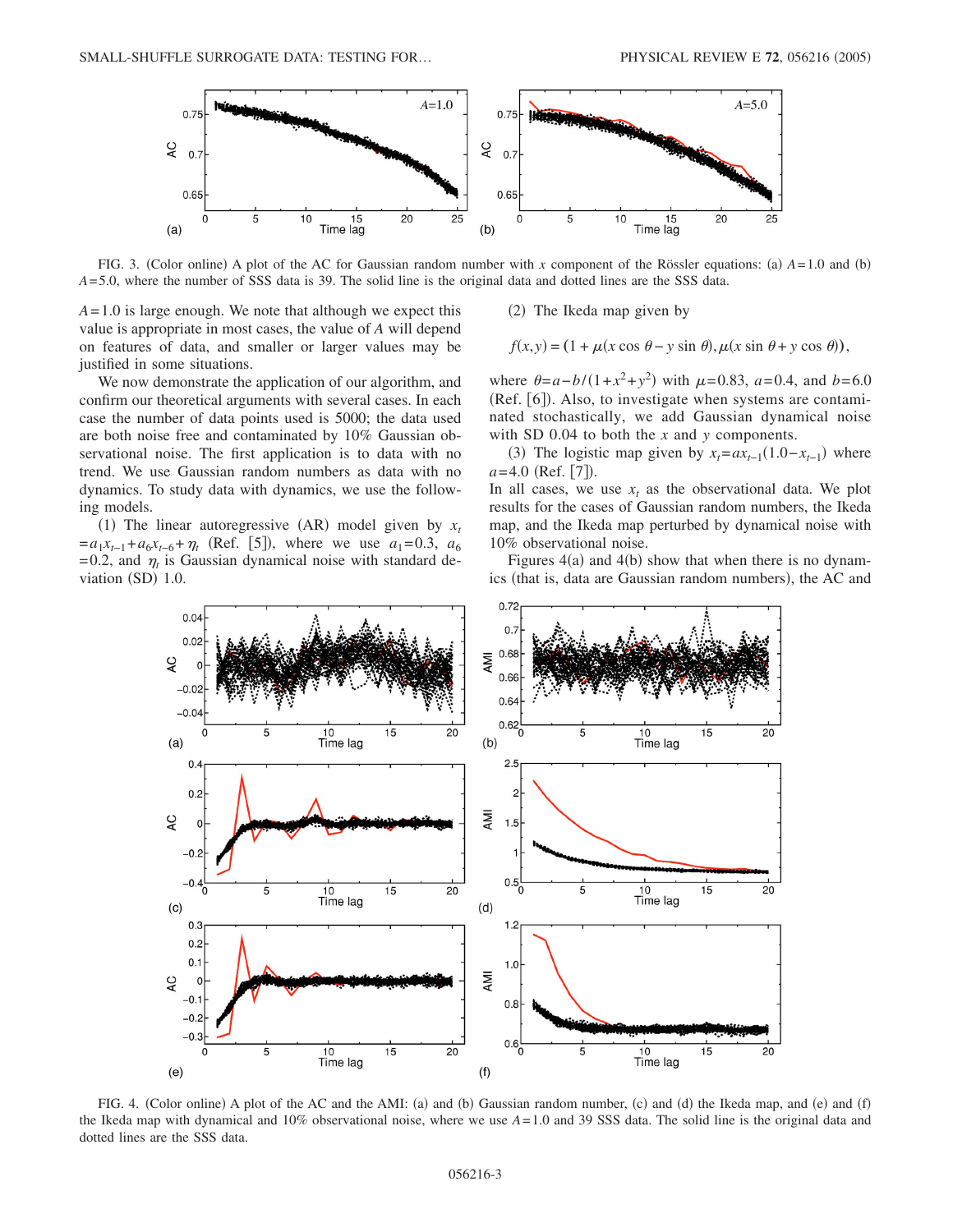

FIG. 5. (Color online) A plot of the AC and AMI: (a) and (b) Gaussian random number, (c) and (d) the Ikeda map, and (e) and (f) the Ikeda map with dynamical and 10% observational noise, with *x* component of the Rössler equations, where we use *A*= 1.0 and 39 SSS data. The solid line is the original data and the dotted lines are the SSS data.

the AMI of the original data fall within the distributions of the SSS data. However, in other cases, that is, when there is dynamics, even if systems and data are contaminated stochastically, AC or AMI, or both, are distinct. Here, we note that some differences clearly appear when the time lag is relatively small, because the information in the systems is not retained for longer periods of time. When the data are contaminated by 10% observational noise, and also when the amplitude *A* is larger than 1.0, the results obtained are essentially the same.

The second application is to data with trends, where the Rössler equations are used to generate a slow trend. The equations are given by

$$
\dot{x} = -(y+z), \quad \dot{y} = x + ay, \quad \dot{z} = b + z(x-c),
$$

where  $a = 0.3909$ ,  $b = 2.0$ ,  $c = 4.0$ , when calculated using the fourth order Runge-Kutta method with sampling interval 0.02. The equations when using these parameters exhibits period 6 behavior  $[8]$ . Data generated using the same models as above are added to the *x* component of the equations, where both the systems are independent, and the level of additional data to the data are equivalent to  $56.2\%$  (5 dB) observational noise at each case. See the behaviors in Fig.  $1(d)$ .

Figure 5 shows the results for these data. Figures  $5(a)$  and 5(b) again show that when there is no dynamics in the irregular fluctuations, AC and AMI of the original data fall within the distributions of the SSS data, however, AC, or AMI, or both are distinct when there is dynamics. In all cases, especially when the time lag is larger, behaviors of AC and AMI of the SSS data are very similar to that of the original data. This indicates that the local structures are destroyed and the global structures are preserved in the SSS data. When the data are contaminated by 10% observational noise, the results are essentially the same.

Figures 4 and 5 show that when irregular fluctuations are Gaussian random numbers (that is, there is no dynamics), both the AC and the AMI of the original data fall within the distributions of the SSS data, but when there is dynamics, the AC or AMI or both fall outside, even if systems and data are contaminated stochastically. Therefore, applying the SSS method can detect whether there is dynamics or not using AC and AMI.

Based on the result of these computational studies, we apply the proposed method to three experimental systems: (1) time intervals of  $\gamma$ -ray emissions of cobalt, which has been recognized as random; (2) a NMR laser data, which has been known to be nonlinear  $[2]$ ; and  $(3)$  daily sunspot numbers from 1 January 1849 to 31 December 2004, which seem to have trends. See Figs.  $1(a)-1(c)$ , respectively. We use 10 000 data points for the former two examples, and 56 978 data points for the daily sunspot numbers.

Figure 6 shows segments of the SSS data and the results. Figures  $6(a)$ ,  $6(c)$ , and  $6(e)$  show segments of the SSS data.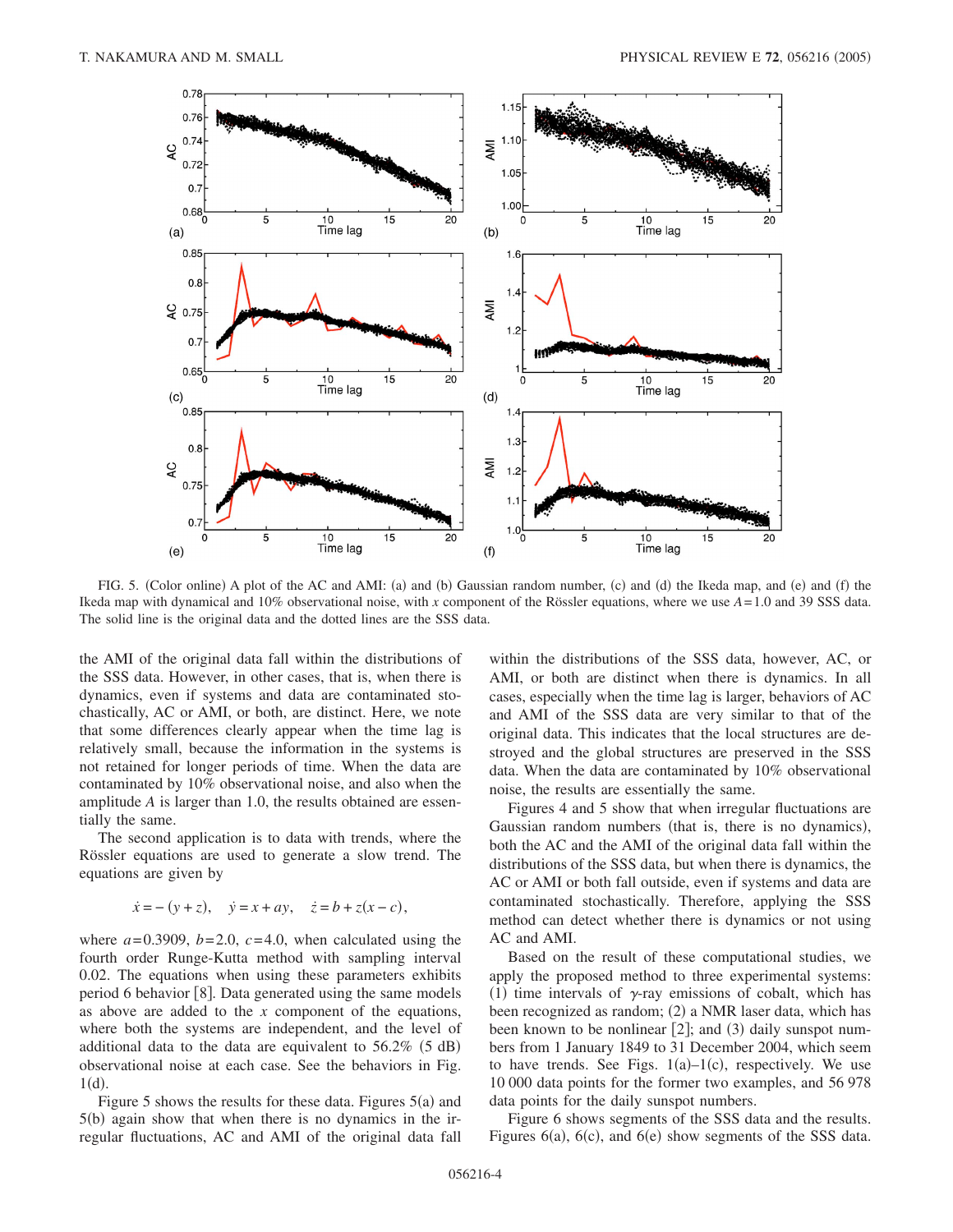

FIG. 6. (Color online) Segments of the SSS data and a plot of the AMI: (a) and (b) cobalt data, (c) and (d) the NMR laser data, and (e) and (f) daily sunspot numbers, where we use  $A = 1.0$  and 39 SSS data. The solid line is the original data and the dotted lines are the SSS data in (b), (d), and (f). The ordinate axis in (a), (c), and (e) is arbitrary.

Figure 6 do not show significant difference between the original data and the SSS data. Although we do not show the results of the AC in Fig. 6, the results are essentially the same as those of the AMI in all case. Figure 6(b) shows that the AMI of the cobalt data fall within the distributions of the SSS data. Hence, we consider that the cobalt data have no dynamics. Figure 6(d) shows that the AMI of the NMR laser data fall outside the distributions of the SSS data. Hence, we consider that the NMR laser data have dynamics. These results are in agreement with the previously obtained understanding of these data. Figure  $6(f)$  also shows that the AMI of the daily sunspot numbers fall outside the distributions of the SSS data. Hence, we conclude that irregular fluctuations in the daily sunspot numbers have some kind of short term (interday) dynamics.

We have described an algorithm for investigating whether there is dynamics in irregular fluctuations. This method may be applied (and indeed *should* be applied) even if systems and data are contaminated stochastically and data have long term trends.

This research is supported by a Hong Kong University Grants Council Competitive Earmarked Research Grant (CERG) No. PolyU 5216/04E.

- [1] J. Theiler, S. Eubank, A. Longtin, B. Galdrikian, and J. D. Farmer, Physica D 58, 77 (1992).
- 2 H. Kantz and T. Schreiber, *Nonlinear Time-Series Analysis* (Cambridge University Press, Cambridge, 1997).
- 3 H. D. I. Abarbanel, *Analysis of Observed Chaotic Data* (Springer-Verlag, New York, 1996).
- [4] J. Theiler and D. Prichard, Physica D 94, 221 (1996).
- [5] M. Small and K. Judd, Phys. Rev. E 59, 1379 (1998).
- [6] K. Ikeda, Opt. Commun. 30, 257 (1979).
- [7] R. M. May, Nature (London) 261, 459 (1976).
- 8 M. Small, D. Yu, and R. G. Harrison, Phys. Rev. Lett. **87**, 188101 (2001).
- [9] By rank order we mean the sequence in which the values of different relative magnitude occur. For example, the rank order of the sequence  $\{\pi, 0, e, \sqrt{2}\}\$ is  $\{4, 1, 3, 2\}.$
- [10] The simple example is as follows: Let  $x(t)$  be  $(13, 12, 14, 11, 15)$ , where  $i(t)$  is (1,2,3,4,5). We obtain the perturbed index  $i'(t)$ , where we let  $i'(t)$  be  $(0.1, -1.3, 3.2, 4.5, 2.7)$ . Sorted  $i'(t)$  be-